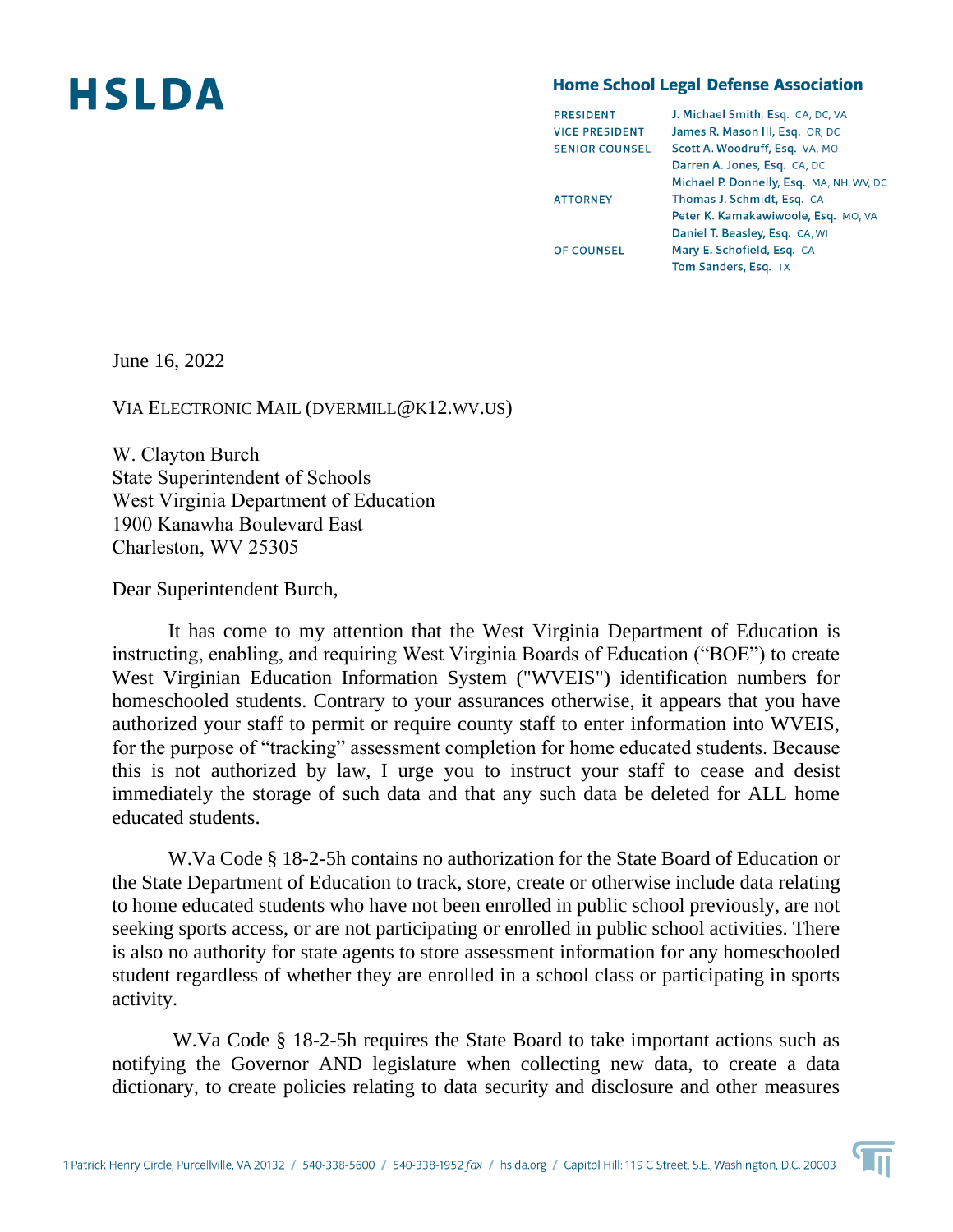State Superintendent W. Clayton Burch June 16, 2022 Page 2 of 3 which I understand have NOT taken place. W.Va Code § 18-2-5h and other laws such as FERPA at the federal level specify how government authorities are to treat personal data in the education area. It does not appear that these laws are being followed.

On behalf of our members and the homeschooling community in West Virginia, I urgently request that you, as the State Superintendent of Schools, take immediate action to order West Virginia Department of Education staff to take immediate action to cease and desist from requiring, enabling, supporting, instructing, permitting or otherwise assisting West Virginia county BOEs, or any other person or entity, in accessing or using the WVEIS for the purpose of inputting or storing data, or otherwise tracking assessments or any other information of homeschooled students who are not accessing sports or classes at the public school. I further request that any such data entered be immediately and irrevocably deleted or removed from the database. I request that you act on this matter immediately and inform me as soon as you do so.

I first brought this matter to your attention by informing Senator Patricia Rucker, the Chair of the Senate Education Committee, about this practice. I first learned about the use of WVEIS related to homeschooled students from HSLDA members in the summer of 2021. I informed Senator Rucker that this use of WVEIS was not, in my opinion, a lawful use of the WVEIS. Senator Rucker assured me that she would bring this to your attention with a request that the matter be addressed. This interaction between you and Senator Rucker took place in September 2021. It is my understanding that Senator Rucker did bring this matter to your attention and that you assured Senator Rucker that you would address this issue. It is my understanding that you specifically agreed to inform county BOEs not to use WVEIS for this purpose and that you would instruct your staff not to use the WVEIS to track homeschooled student data.

In October 2021, I, along with other West Virginia homeschooling advocates, including (now) Delegate Kathie Hess Crouse and Christian Home Educators of West Virginia ("CHEWV") legislative liaison, John Carey, met you and your staff at your building in Charleston. At that time, you assured me personally that you would issue a letter to the county BOEs instructing them not to use the WVEIS system to track homeschoolers. Your staff allowed me to view this letter. At that meeting I brought to the attention of your staff the fact that the West Virginia Code does not permit the storage of homeschooled student information.

In a March 9, 2022, letter I again pointed out that there is no provision in West Virginia law that authorizes any state agency to issue a WVEIS number or otherwise track homeschooling families in a state database. At that time, I presumed that the issue presented in that letter was an outlier situation resulting from administrative oversight.